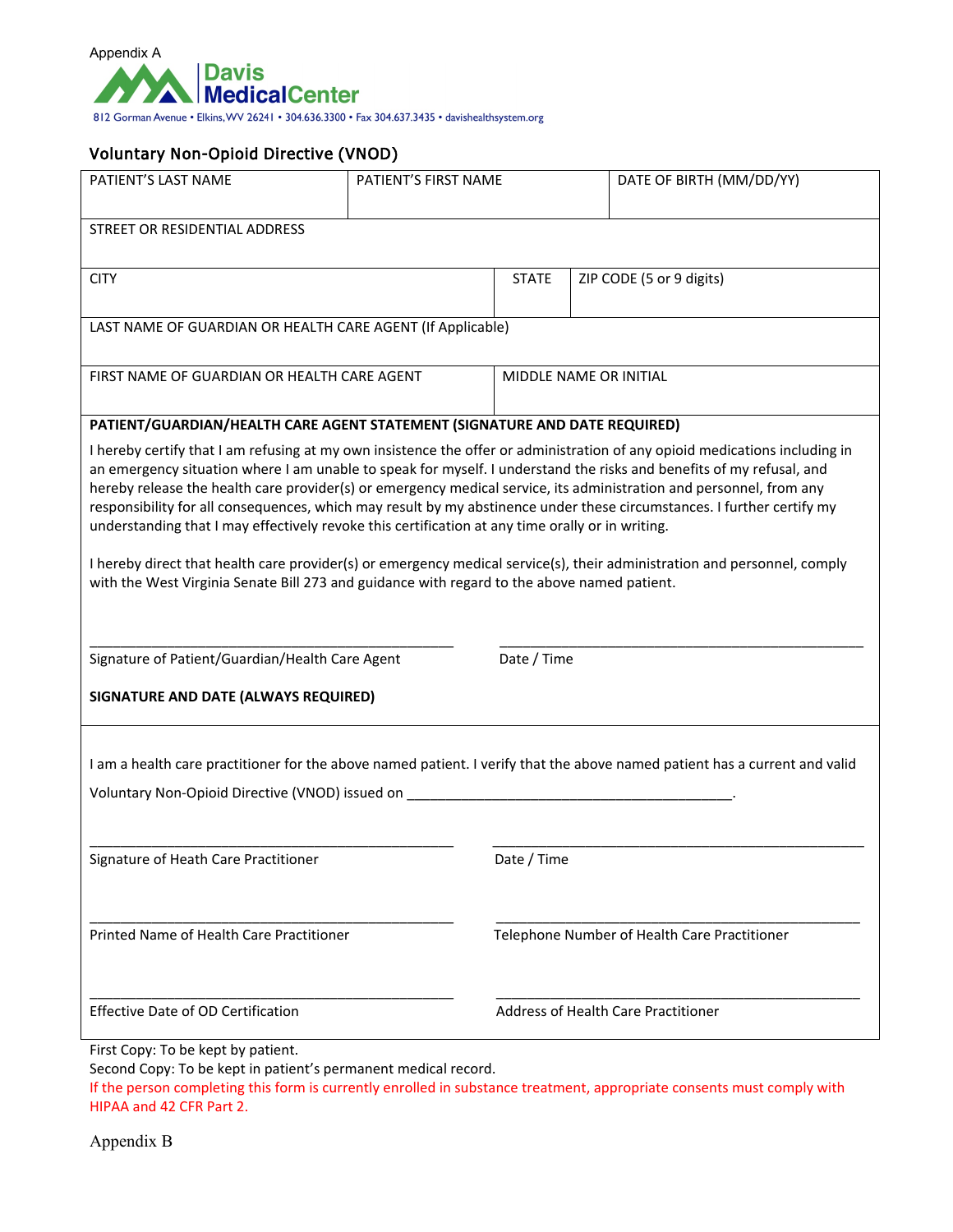

#### CONTROLLED SUBSTANCE AGREEMENT

I, **I** is a constant that in order to receive care for the treatment of pain or the use of controlled medications, I agree to and will comply with the following:

A. MENTAL HEALTH AND/OR PAIN MANAGEMENT CONSULTANT: A mental health assessment and/or continuing psychological therapy may be required. If I am currently involved in mental health therapy, or if I enter such therapy, I will authorize my mental health practitioner to exchange unrestricted information regarding my condition and treatment with the undersigned physician.

B. USE OF MEDICATIONS: I will take all medications as prescribed. I will speak with the undersigned physician before making any change in either the dose or frequency of my medications. There will be no early refills of controlled medications without prior authorization. Narcotic pain medications must all be obtained from the same pharmacy each time (any exception must be approved by the undersigned physician). I will abstain from alcohol use.

C. SEEKING PRESCRIPTIONS: I will neither seek nor fill prescriptions for any controlled medication from any other health care provider unless authorized by the undersigned physician. I will not harass or repeatedly speak with the pharmacist about refills, which may be early. I will not call the physician after hours about my controlled substance prescription refills.

D. MEDICAL RECORDS RELEASES: I will inform all of my health care providers that I receive pain management and will maintain an unrestricted and current medical records release on file.

E. DRUG SCREENING: I will participate in drug screening as a part of my treatment plan. I understand that drug screening may be conducted at least every 12 months and may be required more frequently at the discretion of the undersigned physician. Screening may include urinalysis, blood testing or pill counts. I agree to pay all costs associated with drug testing not covered by my insurance. Refusal to submit to screening at the time specified may result in termination of services.

F. ILLEGAL AND NON-PRESCRIBED DRUG USE: I understand that the use any controlled medication not prescribed by the undersigned physician may result in termination of care. I authorize the practice to cooperate fully with any city, state or federal law enforcement agency, including this state's Board of Pharmacy, in the investigation of any possible misuse, sale, or other diversion of controlled medicines. I authorize the practice to provide a copy of this Agreement to my pharmacy. I agree to waive any applicable privilege or right of privacy or confidentiality with respect to these authorizations. I also understand that the use of any illegal substance, including marijuana, may result in termination of care.

G. LOST OR STOLEN MEDICATIONS: I agree to safeguard all medications prescribed by the undersigned physician and understand that lost or damaged medications will not be replaced.

H. PRESCRIPTIONS WHILE TRAVELING: The practice may provide prescriptions for up to 90 days when patients are traveling out of state. Patients will have to arrange for shipment of controlled substances by their pharmacy at their own expense. Patients who will be out of state longer than 90 days need to arrange for health care at their travel destinations.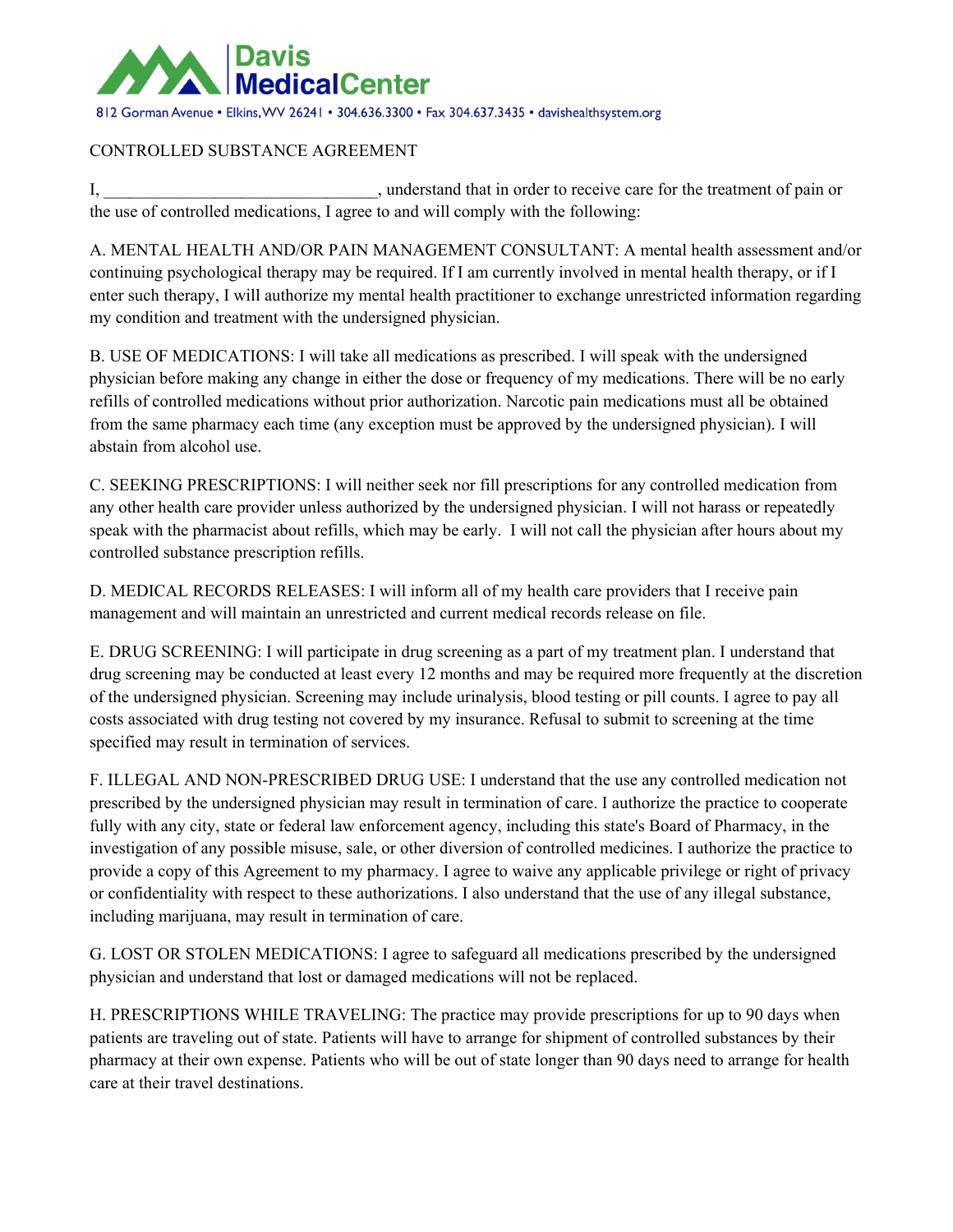I. DRIVING & OPERATING EQUIPMENT: many medications can cause drowsiness and/or a very relaxed state of mind causing operation of equipment or vehicles to be dangerous. I agree to refrain from driving or operating dangerous equipment for 72 hours after any change in medication dosage and whenever I feel drowsy.

#### J. OTHER RESTRICTIONS AND/OR CONSIDERATIONS:

K. TERMINATION: I will no longer be eligible for care if I am in possession of illicit drugs or substances, trafficking in controlled or illegal substances, intoxicated or if arrested for DUI. If I alter my prescription in any way, sell or share my medications, I will no longer be eligible for care.

I UNDERSTAND AND AGREE TO THE CONDITIONS OF CARE DESCRIBED ABOVE AND WILL COMPLY WITH THEM. ALL OF MY QUESTIONS ABOUT THE TERMS OF THIS AGREEMENT HAVE BEEN ANSWERED TO MY SATISFACTION. FAILURE TO COMPLY WITH ANY OF THE TERMS OF THIS AGREEMENT MAY RESULT IN IMMEDIATE TERMINATION OF SERVICE.

 $\_$ 

\_\_\_\_\_\_\_\_\_\_\_\_\_\_\_\_\_\_\_\_\_\_\_\_\_\_\_\_\_\_\_\_\_ \_\_\_\_\_\_\_\_\_\_\_\_\_\_\_\_\_\_\_\_\_\_\_\_\_\_\_\_\_

Patient Signature Date / Time

Medical Care Provider Signature Date / Time

Contract was reviewed on 05/01/2018.

-------------------------------------------------------------------------------------------------------------------------------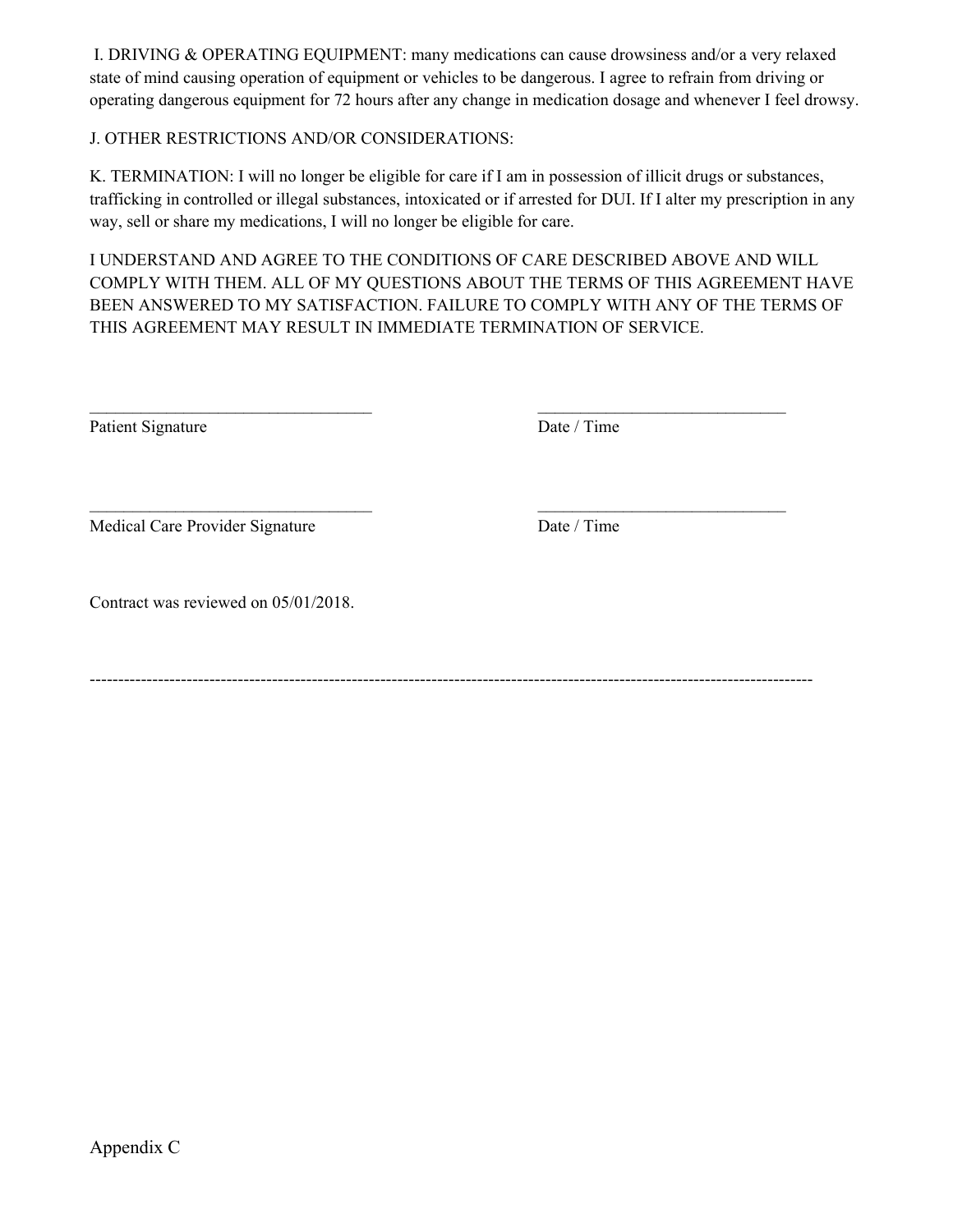# **Clinical Decision Making in Pain Management**

| <b>Schedule I</b>                                                                                                                                                                                                                                                                                                                           |  |  |  |  |  |
|---------------------------------------------------------------------------------------------------------------------------------------------------------------------------------------------------------------------------------------------------------------------------------------------------------------------------------------------|--|--|--|--|--|
| y<br>Schedule I drugs, substances, or chemicals are defined as drugs with no currently accepted medical<br>use and a high potential for abuse. Some examples of Schedule I drugs are:<br>tach<br>île<br>Printout Printout Audio                                                                                                             |  |  |  |  |  |
| heroin, lysergic acid diethylamide (LSD), marijuana (cannabis), 3,4-methylenedioxymethamphetamine                                                                                                                                                                                                                                           |  |  |  |  |  |
| (ecstasy), methaqualone, and peyote                                                                                                                                                                                                                                                                                                         |  |  |  |  |  |
| <b>Schedule II</b>                                                                                                                                                                                                                                                                                                                          |  |  |  |  |  |
| Schedule II drugs, substances, or chemicals are defined as drugs with a high potential for abuse, with<br>use potentially leading to severe psychological or physical dependence. These drugs are also<br>considered dangerous. Some examples of Schedule II drugs are:                                                                     |  |  |  |  |  |
| Combination products with less than 15 milligrams of hydrocodone per dosage unit (Vicodin), cocaine,<br>methamphetamine, methadone, hydromorphone (Dilaudid), meperidine (Demerol), oxycodone<br>(OxyContin), fentanyl, Dexedrine, Adderall, and Ritalin                                                                                    |  |  |  |  |  |
| <b>Schedule III</b>                                                                                                                                                                                                                                                                                                                         |  |  |  |  |  |
| Schedule III drugs, substances, or chemicals are defined as drugs with a moderate to low potential for<br>physical and psychological dependence. Schedule III drugs abuse potential is less than Schedule I and<br>Schedule II drugs but more than Schedule IV. Some examples of Schedule III drugs are:                                    |  |  |  |  |  |
| Products containing less than 90 milligrams of codeine per dosage unit (Tylenol with codeine),<br>ketamine, anabolic steroids, testosterone                                                                                                                                                                                                 |  |  |  |  |  |
| <b>Schedule IV</b>                                                                                                                                                                                                                                                                                                                          |  |  |  |  |  |
| Schedule IV drugs, substances, or chemicals are defined as drugs with a low potential for abuse and<br>low risk of dependence. Some examples of Schedule IV drugs are:                                                                                                                                                                      |  |  |  |  |  |
| Xanax, Soma, Darvon, Darvocet, Valium, Ativan, Talwin, Ambien, Tramadol                                                                                                                                                                                                                                                                     |  |  |  |  |  |
| <b>Schedule V</b>                                                                                                                                                                                                                                                                                                                           |  |  |  |  |  |
| Schedule V drugs, substances, or chemicals are defined as drugs with lower potential for abuse than<br>Schedule IV and consist of preparations containing limited quantities of certain narcotics. Schedule V<br>drugs are generally used for antidiarrheal, antitussive, and analgesic purposes. Some examples of<br>Schedule V drugs are: |  |  |  |  |  |
| cough preparations with less than 200 milligrams of codeine or per 100 milliliters (Robitussin AC),<br>Lomotil, Motofen, Lyrica, Parepectolin                                                                                                                                                                                               |  |  |  |  |  |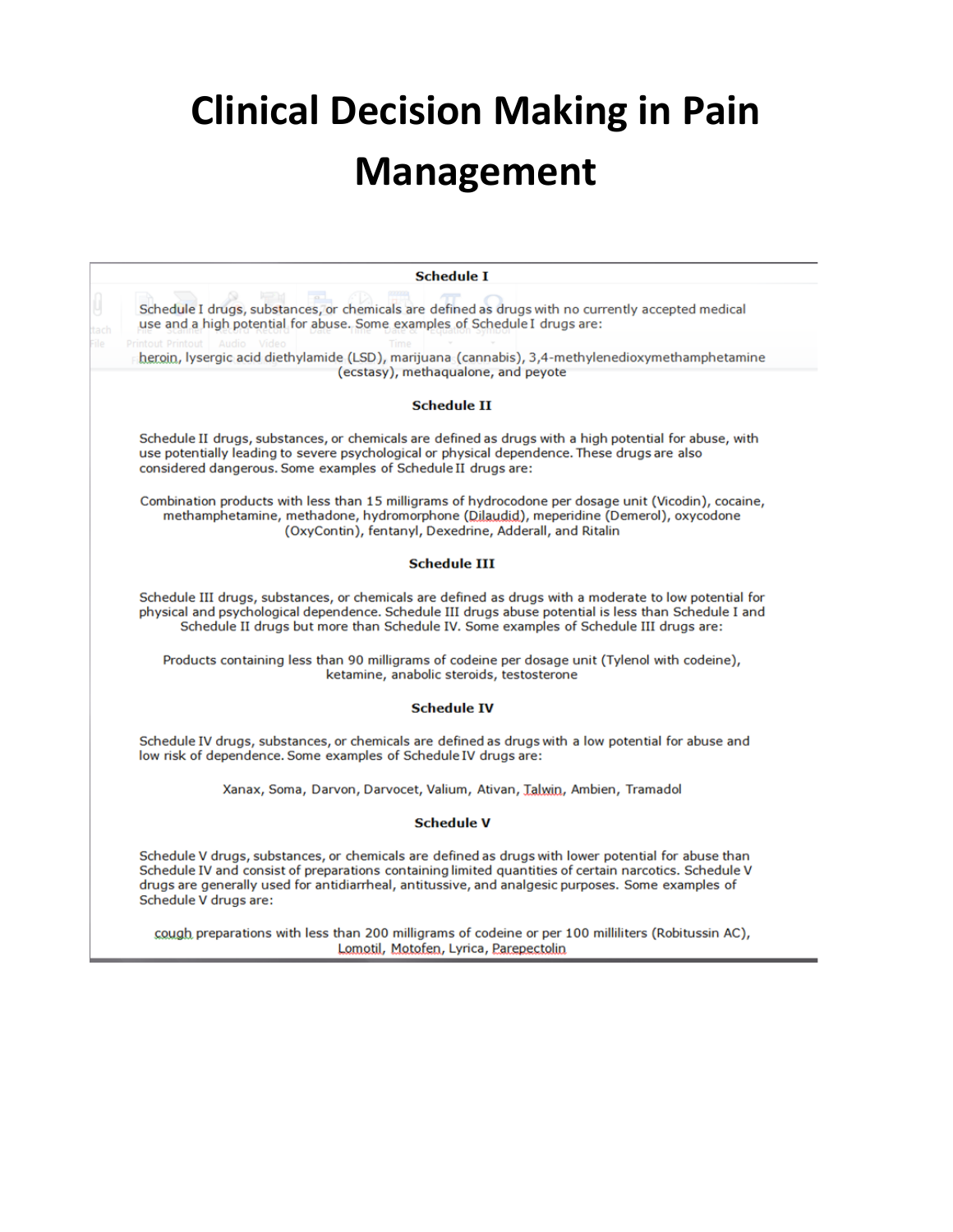# Licensing Requirements

Physicians and Physician Assistants must complete three hours of drug diversion training every two years to maintain licensure. This can be done either online or in person.

Nurse practioners must complete 3 hours of drug diversion training upon receiving their license, then one hour yearly thereafter. There are links to online and face to face courses on the WV Board of Nursing website.

# Legal Issues

Any practioner who fails to register with the WV Controlled Substances Monitoring Program and obtain and maintain online or other electronic access to the program database shall be subject to an administrative penalty of \$1000 by the licensing board of his or her licensure. (per chapter 60A article 9 of the WV Controlled Substances Act)

A physician is not subject to disciplinary sanctions by a licensing board or criminal punishment by the state for prescribing, administering, or dispensing pain relieving controlled substances for the purpose of alleviating or controlling pain if:

a. in the case of a dying patient experiencing pain, the physician practices in accordance with an accepted guideline and works to relieve the dying patient's pain and promote the dignity and autonomy of the dying patient.

b. the case of a patient who is not dying and is experiencing pain, the physician works to relieve the pain within acceptable guidelines. (per WV Management of Pain Act section 30 article 3A-2)

A provider can be disciplined if he/she:

a. fails to maintain complete, accurate, and current records documenting the physical exam and medical history of the patient and basis for clinical diagnosis and treatment plan

b. writes a fictitious or false prescription for a controlled substance

c. prescribes, administers, or dispenses a controlled substance in violation of the provisions of the federal Comprehensive Drug Abuse Prevention and Control act of 1970 d. diverts controlled substances prescribed for a patient to the physician's own personal use. (per the WV Management of Pain Act section 30 article 3A-3)

# Chronic Pain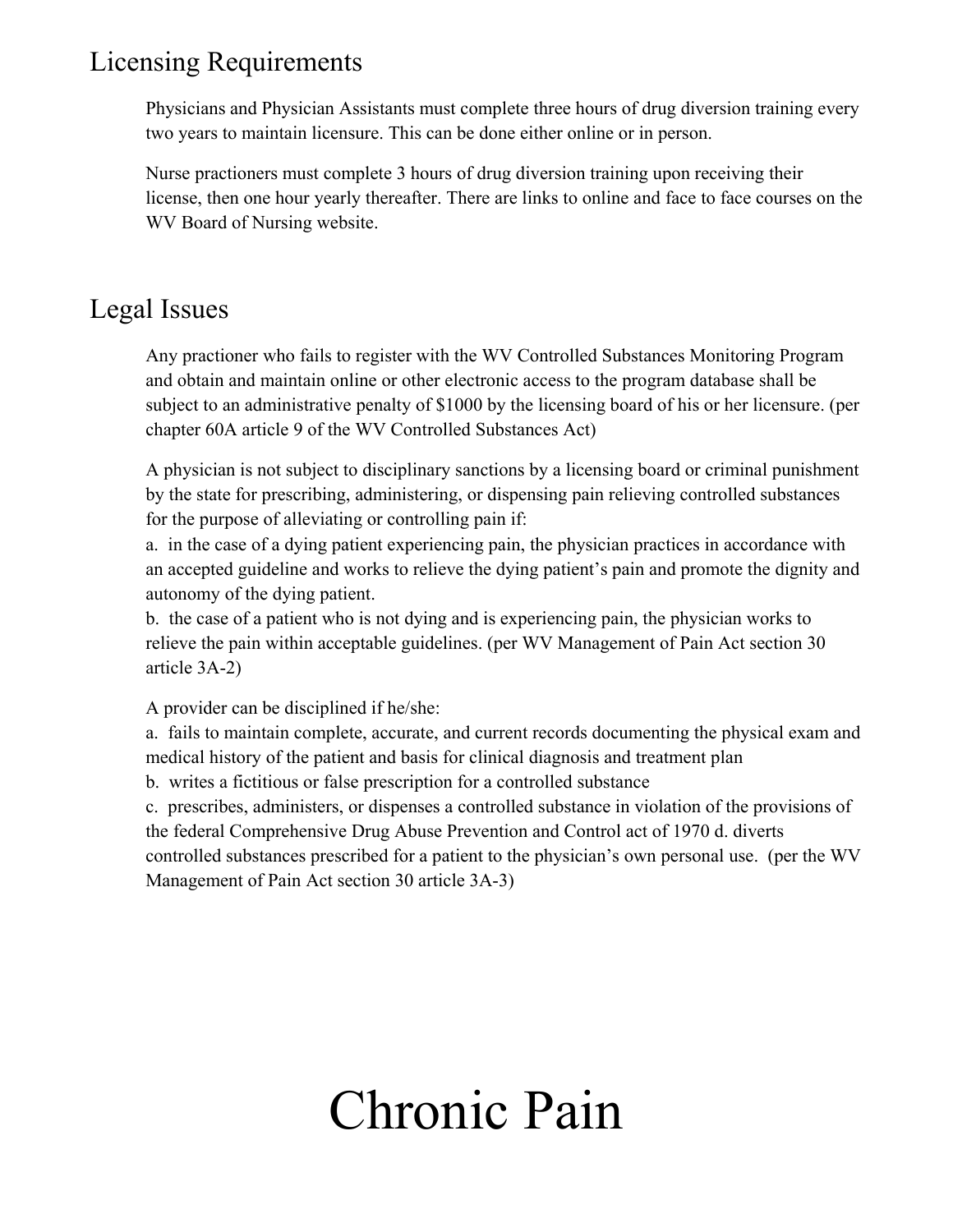#### **Definition:**

Pain that typically lasts greater than three months or past the time of normal tissue healing.

### **Types of Pain:**

**Nociceptive:** Caused by stimuli that threaten or provoke actual tissue damage.

Primarily involves nonnarcotic and opioid analgesia. Tylenol is typically recommended as  $1<sup>st</sup>$  line for OA and chronic low back pain. However, it is less effective than NSAIDS and has potential for hepatic toxicity at doses more than 3-4 g/day.

Alternative 1<sup>st</sup> line is NSAIDS for mild-moderate chronic low back pain and OA.

Opioids only considered for patients who have persistent pain despite conservative therapy with low addiction risk, no contraindications.

**Neuropathic:** Results from damage or pathology within the nervous system – can be central or peripheral.

Establish a diagnosis whenever possible and treat the underlying problem.

Initial treatment is antidepressants (tricyclic or dual reuptake SNRIs), Gabapentin, or Lyrica with adjunctive topical therapy for localized pain.

Combination therapy is often required.

#### **Caveats:**

The guidelines herein are intended for patients over 18 with chronic pain outside of palliative, cancer, or end of life pain.

Use of opioid pain medication in pre-high school graduates is highly discouraged as this is associated with a 33% increase in the risk of later opioid misuse.

Keep in mind that the CDC found that evidence on long-term opioid therapy for chronic pain outside of end-of-life care remains limited, with insufficient evidence to determine long-term benefits versus no opioid therapy though evidence suggests risk for serious harms that appears to be dose dependent.

Evidence suggested that long-term opioid therapy is associated with an increased risk for an opioid abuse or dependence diagnosis.

Factors associated with increased risk for misuse include history of substance abuse disorder, younger age, major depression, and use of psychotropic meds.

Recent opioid use was associated with an increased risk for any overdose events and serious overdose events versus nonuse.

Opioid therapy prescribed for acute pain is associated with greater likelihood of long-term use.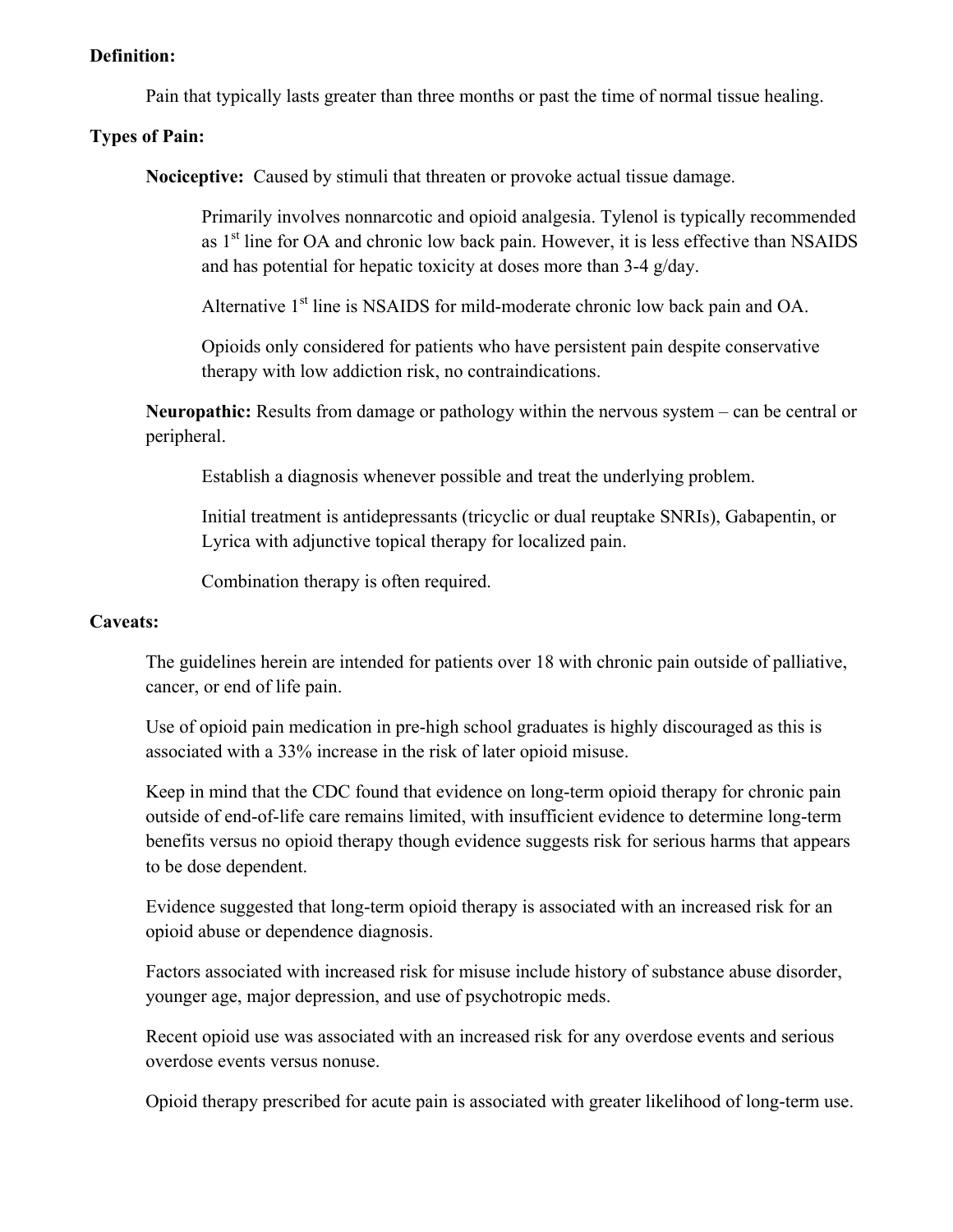Patients who received early opioids had an increased likelihood of receiving five or more opioid prescriptions 3—730 days following onset that increased with greater early exposure.

## **Effectiveness of Non-opioid therapies**:

Cognitive Behavioral Therapy – small positive effects on disability and catastrophic thinking.

Exercise therapy is evidenced to help reduce pain and improve function in low back pain and OA of the knee and hip, and improve physical function, fibromyalgia symptoms, and wellbeing in fibromyalgia.

Multimodal therapies can help reduce pain more than singular therapies.

Analgesics, antidepressants, and anticonvulsants have also had evidence of benefit.

# **Guidelines for use:**

# **Initial evaluation**

Non-pharmacological therapy and non-opioid therapy are preferred for chronic pain. Clinicians should consider opioid therapy only if expected benefits outweigh risks to the patient. If opioids are used, they should be combined with non-pharmacological therapy and non-opioid pharmacologic therapy as appropriate.

Non-opioid therapy consists of cognitive behavioral therapy, NSAIDS, acetaminophen, exercise therapy, psychological therapy, arthrocentesis, injections, anticonvulsants, antidepressants, physical therapy, occupational therapy, acupuncture, massage therapy, osteopathic manipulation, chronic pain management program, counseling, music therapy, aromatherapy, and chiropractic services.

Before beginning opioids, clinicians should establish treatment goals including realistic goals for pain and function and should discuss how opioid therapy should be discontinued if benefits no longer outweigh the risks. Therapy should be continued only if there is clinically meaningful improvement in pain and function. Clinicians need to determine how effectiveness will be evaluated and should establish treatment goals with patients. These goals should involve both improvements in pain relief and in physical, emotional, and social function. Depression scales and PEG scales should be done prior to and during treatment.

# **During Therapy**

Before and during therapy, the practitioner should explain the expected benefits, but that resolution of pain is unlikely; goal should be improved function despite ongoing pain; advise about serious adverse effects and side effects; discuss vehicle operation; discuss risk of respiratory depression and death at higher doses; review risk increases when taken with benzodiazepines; discuss risks to household members; discuss periodic reassessment; discuss and use the PMDP; address cognitive issues, address bowel habits, constipation.

Methadone accounts for 1/3 of opioid related overdose deaths despite representing <2% of opioid prescriptions in the U.S.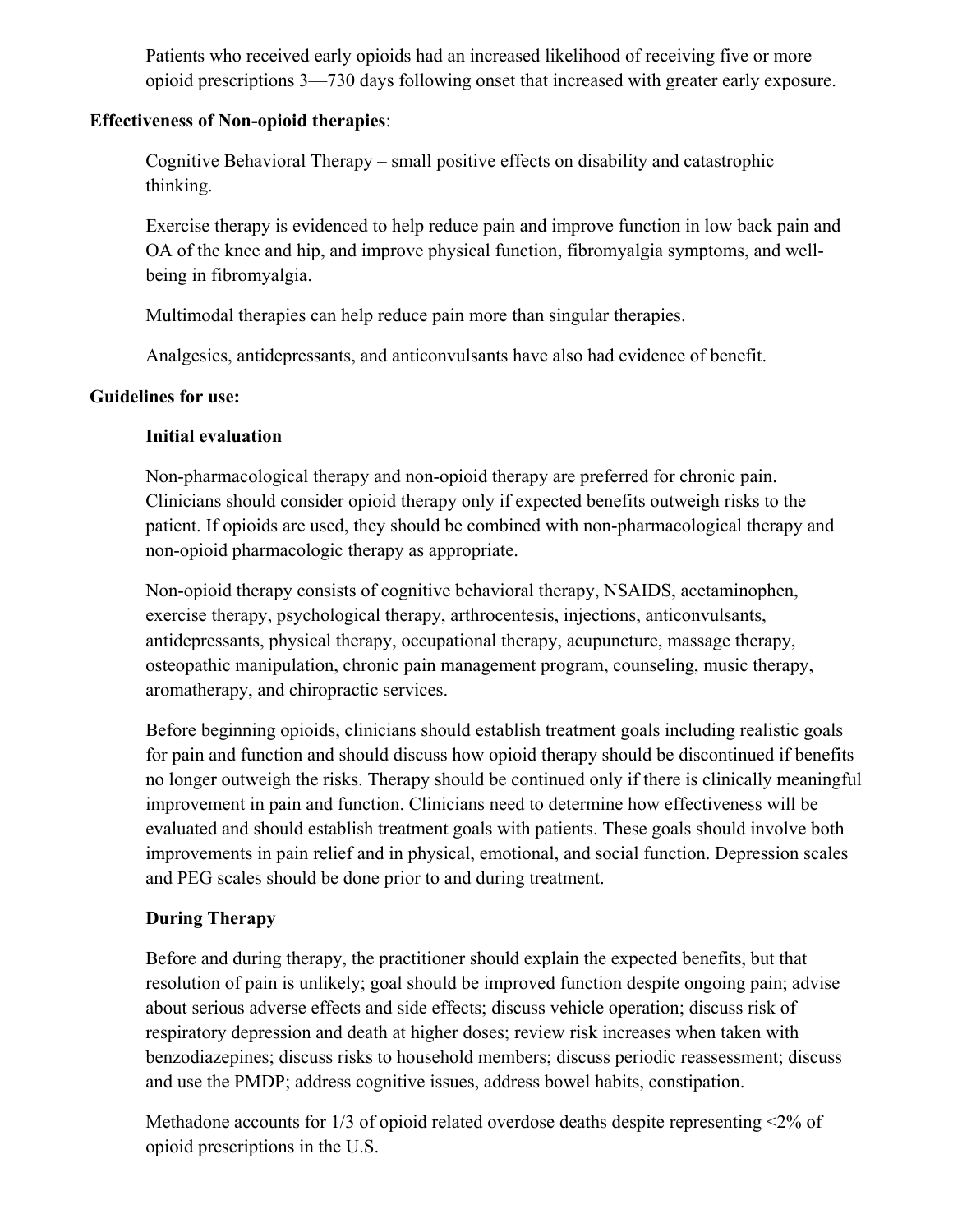Concurrent use of narcotics and benzodiazepines put patients at greater risk for potentially fatal overdose. Concurrent use has been evidenced in 31-61% of fatal overdoses. This risk is greater for patients with sleep apnea or other causes of sleep disordered breathing, patients with renal or hepatic insufficiency, older adults, pregnant women, patients with depression or other mental health conditions, and patients with alcohol or other substance use disorders.

Patients who do not experience clinically meaningful pain relief early in treatment (within one month) are unlikely to experience pain relief with longer-term use.

Initiation of opioids with an ER/LA versus immediate-release opioids for titrating patients was associated with a greater risk for non-fatal overdose with the risk being greater in the first two weeks after initiation of treatment.

No data exists for the rapidity of dose adjustment.

Little consistency or reliability to the real world was found with risk assessment instruments.

The indication for switching to ER/LA opioids is for daily management of pain severe enough to require around-the-clock, long-term opioid treatment in patients for whom other treatment options are ineffective, not tolerated, or would otherwise be inadequate to provide sufficient management of pain.

Time scheduled opioid use was associated with substantially higher average daily opioid dosage than as needed medications.

Clinicians should carefully assess any patient receiving  $\geq$  50 morphine mg equivalents (MME)/day and should avoid increasing dosage to  $\geq$  90 MME/day. If increasing the dose above 50MME/day, clinicians should assess whether opioid treatment goals are being met. If prescription is greater than 50MME, clinicians should implement additional precautions including increased frequency of follow up and offering naloxone and overdose education to patients and their household members. If increasing >90MME/day, it is suggested that the clinician consult with a pain medicine specialist for guidance.

### **Acute Pain**

When using opioids for acute pain, clinicians should use the lowest effective dose and prescribe for only 3-7 days.

Evaluate the benefits and harms with patients within 1-4 weeks of initiation and at least every 3 months thereafter.

# **Tapering off of opioids**

Tapers reducing weekly dosage by 10-50% of the original dosing have been recommended as have rapid tapers over 2-3 weeks in the case of a severe adverse event such as an overdose.

The current recommendation is approximately 10% per week with the realization that this can take months.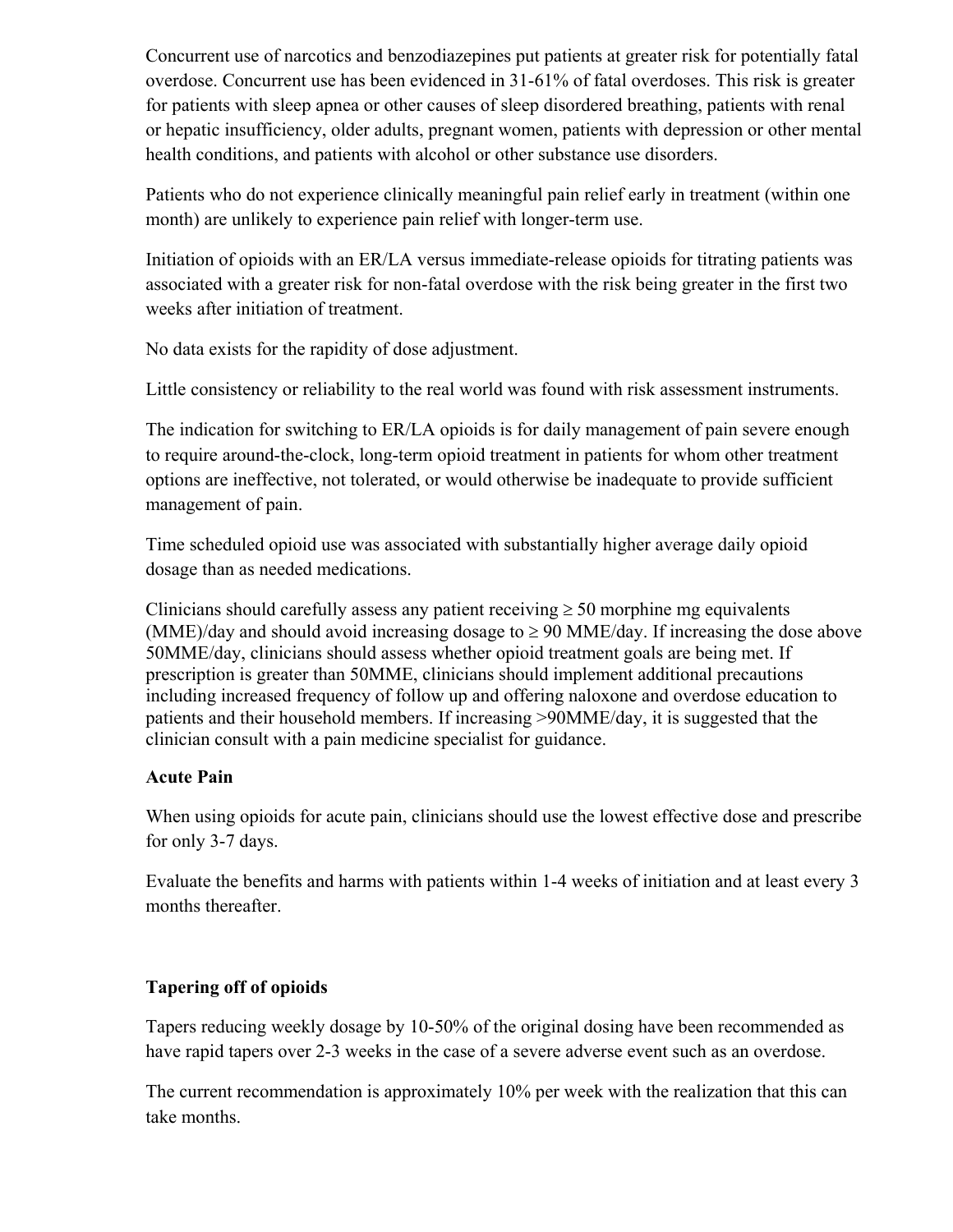Working together with mental health is suggested for psychosocial support for anxiety related to the taper.

## **Special circumstances**

Over 65- monitor often.

Patients with substance use disorder – use PMDP data and drug testing as well as the Drug Abuse Screening Test and the Alcohol use Disorders Test.

Prior overdose – discontinue use if possible.

# **PMDP**

Use when starting opioid therapy and every three months thereafter.

Should be reviewed for both prescribed medication as well as other medications, also use to determine the MME the patient is receiving.

Monitor for benzodiazepines – clinicians should avoid prescribing both whenever possible.

Discuss safety concerns with other physicians prescribing for the patient.

# **Urine Drug Testing**

Upon start of medication and at least annually to assess for prescribed medications as well as other medications.

A positive opiates assay detects morphine, which may denote morphine, codeine, or heroin, but does not detect synthetics such as fentanyl or methadone and may not detect semi-synthetics such as oxycodone – the test needs to be specific.

# **Abuse**

Clinicians should offer or arrange evidence based treatment for patients that become addicted. This can be done with buprenorphine, methadone, or naloxone combined with psychology intervention.

### **Naloxone**

WV Board of Pharmacy has made pharmacists and interns capable of dispensing without a prescription. When dispensing, they are required to counsel to the proper administration of the medication, the importance of contacting EMS and the risk of failing to do so. They are also required to provide educational materials including the 1-844-HELP-4-WV line and a copy of the "I Have Narcan" trifold available at [www.wvoems.org.](http://www.wvoems.org/)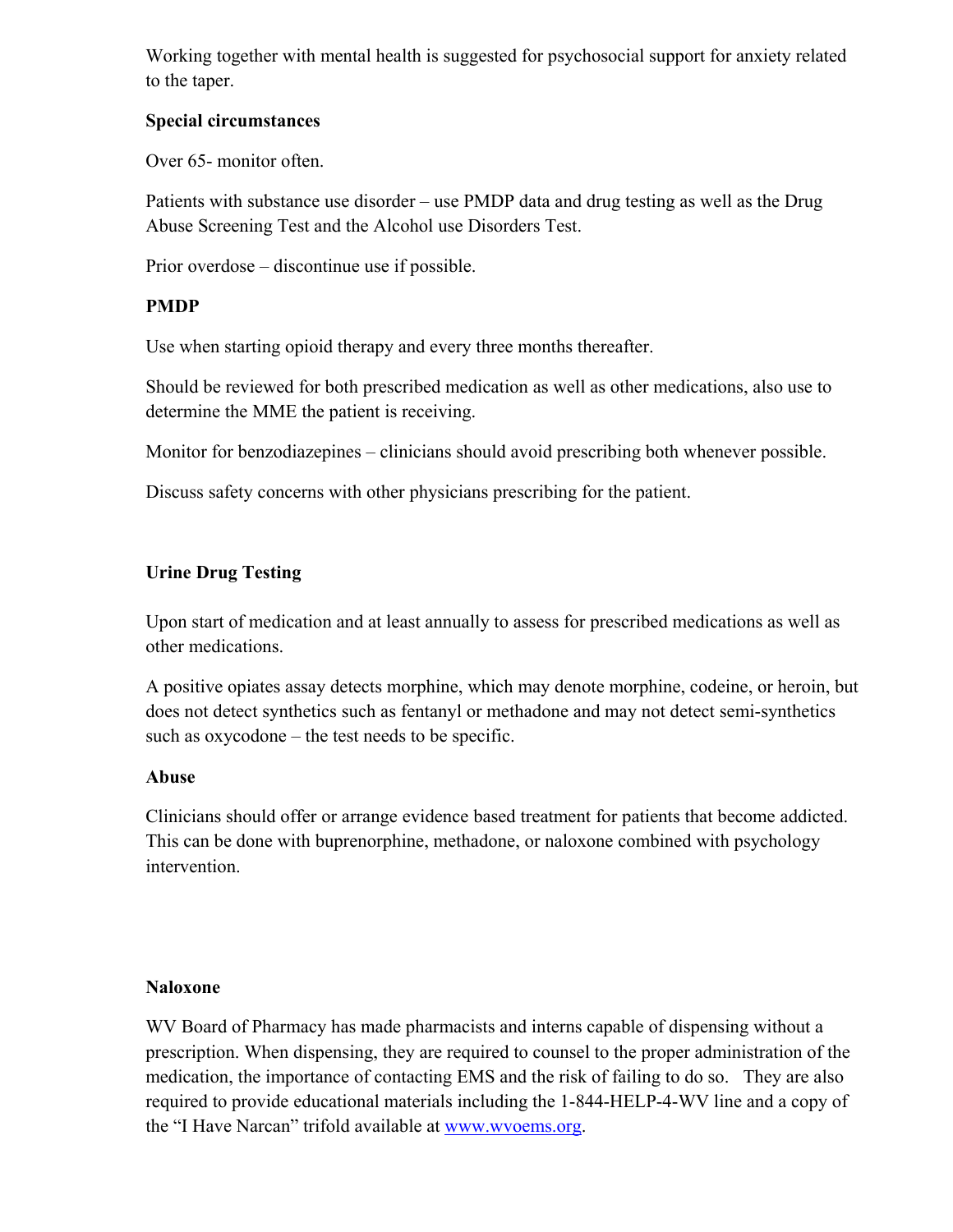# AAFP Guidelines

| <b>CLINICAL RECOMMENDATION</b>                                                                                                                                                                                                                                                                                                                                                                                                                                                                                                                                                                | <b>EVIDENCE</b><br><b>RATING</b> | <b>REFERENCES</b>        |
|-----------------------------------------------------------------------------------------------------------------------------------------------------------------------------------------------------------------------------------------------------------------------------------------------------------------------------------------------------------------------------------------------------------------------------------------------------------------------------------------------------------------------------------------------------------------------------------------------|----------------------------------|--------------------------|
| Consider buprenorphine formulations as an alternative to other<br>opioids to treat chronic pain in patients at increased risk of opioid<br>misuse, opioid use disorder, or overdose.                                                                                                                                                                                                                                                                                                                                                                                                          | C                                | 16                       |
| Pain that progresses despite chronic opioid therapy may represent<br>opioid-induced hyperalgesia. Taper the opioid and wait until acute<br>withdrawal resolves before reassessing pain. Inform the patient that<br>opioid withdrawal is associated with physical pain, and does not<br>necessarily represent progression of the underlying disease.                                                                                                                                                                                                                                           | C                                | $24 - 28$                |
| When opioid misuse is detected, do not terminate the patient from<br>your practice or refuse to prescribe further opioid therapy. Instead,<br>add opioid misuse to your problem list and intervene to change the<br>patient's behavior. If aberrant behavior resolves, reward course<br>correction. If aberrant behavior continues, consider the diagnosis of<br>opioid use disorder and treat (or refer) accordingly.                                                                                                                                                                        | C                                | $29 - 34$                |
| Offer naloxone to patients at risk of opioid overdose.                                                                                                                                                                                                                                                                                                                                                                                                                                                                                                                                        | C                                | $35 - 37$                |
| To mitigate the risk of overdose, do not prescribe benzodiazepines<br>concurrently with chronic opioid therapy. Also, avoid<br>benzodiazepine coprescribing as treatment for opioid withdrawal,<br>especially in patients with opioid misuse or opioid use disorder.                                                                                                                                                                                                                                                                                                                          | C                                | 10, 15, 35,<br>36, 38-41 |
| When discontinuing opioids, decrease the dosage slowly,<br>especially in patients who experience intolerable withdrawal.<br>Standard recommendations to decrease the dosage by 5% to 10%<br>of the starting dosage every one to four weeks may still be too fast<br>for some patients, especially those on long-term high dosages.<br>Some patients may need to decrease by as little as 5% or less<br>every two to three months, with even smaller decrements toward the<br>end of the taper. It is not unreasonable to take many months to<br>wean some patients off chronic opioid therapy | C                                | 60                       |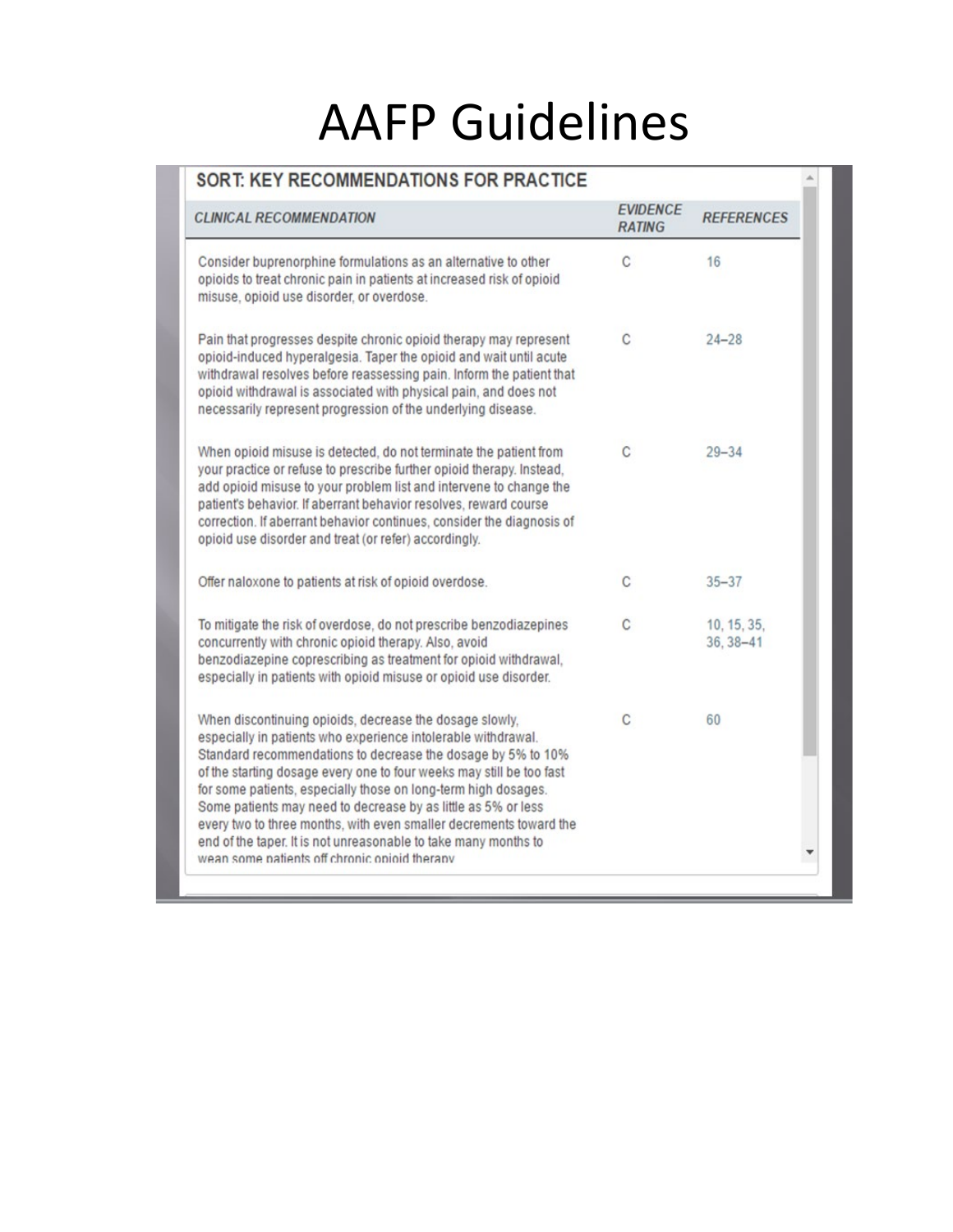| BEST PRACTICES IN PAIN MANAGEMENT: RECOMMENDATIONS FROM |  |
|---------------------------------------------------------|--|
| THE CHOOSING WISELY CAMPAIGN                            |  |

**View/Print Table** 

| <b>RECOMMENDATION</b>                                                                                                                                                                                                                                           | <b>SPONSORING</b><br><b>ORGANIZATION</b>                             |
|-----------------------------------------------------------------------------------------------------------------------------------------------------------------------------------------------------------------------------------------------------------------|----------------------------------------------------------------------|
| Do not prescribe opioid analgesics as first-line therapy to treat chronic<br>noncancer pain.                                                                                                                                                                    | American Society of<br>Anesthesiologists                             |
| Do not prescribe opioid analgesics as long-term therapy to treat chronic<br>noncancer pain until the risks are considered and discussed with the<br>patient.                                                                                                    | American Society of<br>Anesthesiologists                             |
| Do not prescribe opioids for treatment of chronic or acute pain for workers<br>who perform safety-sensitive jobs, such as operating motor vehicles,<br>forklifts, cranes, or other heavy equipment.                                                             | American College of<br>Occupational and<br>Environmental<br>Medicine |
| Source: For more information on the Choosing Wisely Campaign, see http://www.choosingwisely.org. For<br>supporting citations and to search Choosing Wisely recommendations relevant to primary care, see<br>http://www.aafp.org/afp/recommendations/search.htm. |                                                                      |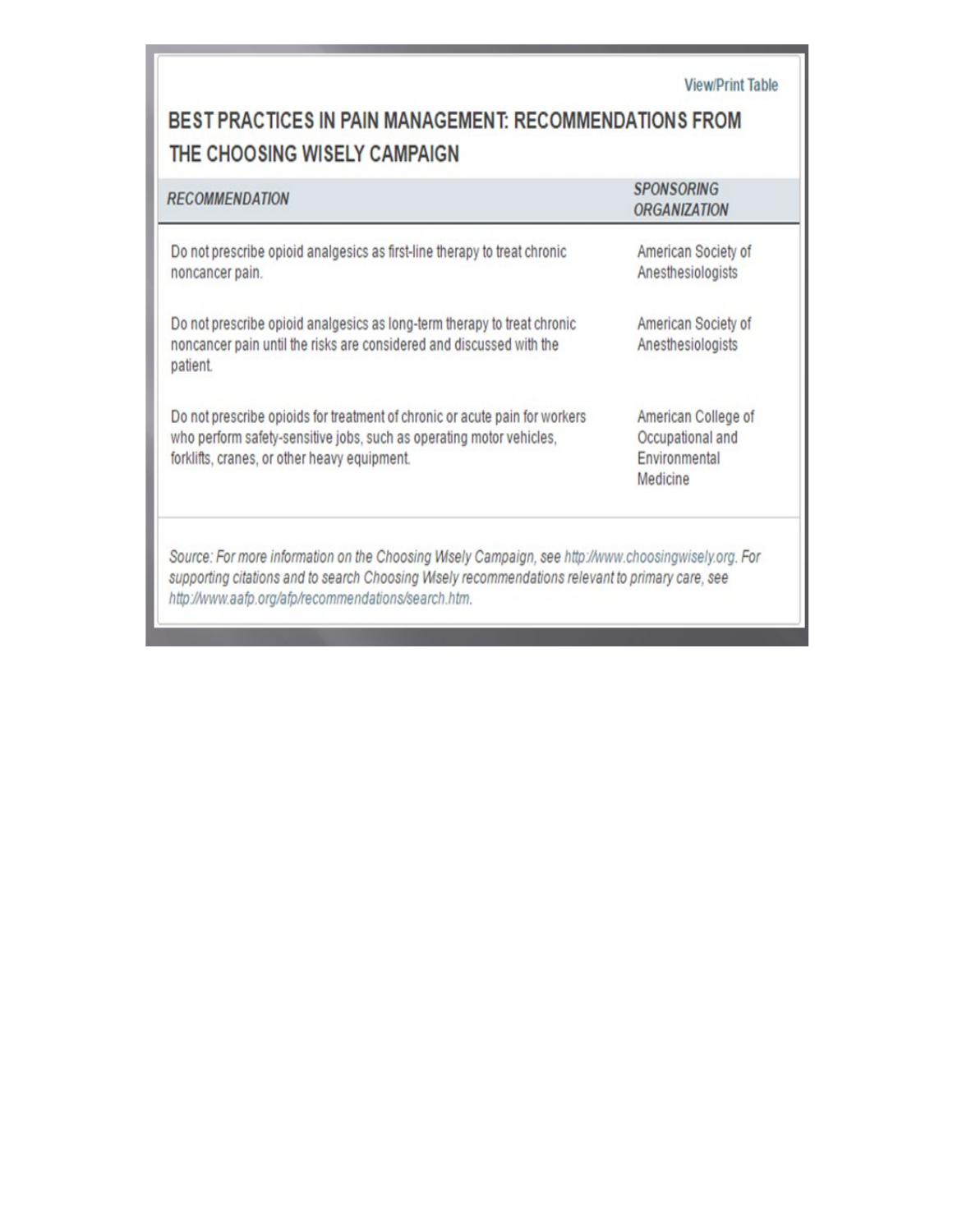# Information on Non-Narcotic Analgesia

### **Tylenol:**

MOA is uncertain.

Liver toxicity can occur even at therapeutic levels.

Recommending 3-3.25mg/day max and avoid in heavy drinkers.

#### **NSAIDS**

Exert synergy when paired with opioids.

AGS recommends against use when possible despite this being recommended by several other societies as a first line treatment.

Cox-2 has fewer GI side effects than NSAIDS, but doses above 200mg/day are associated with increased cardiac risk.

Nephrotoxicity, edema, ATN, interfere with cardio protective effects of ASA, CHF exacerbations, HTN, prothrombotic, hepatic toxicity, inability to concentrate are all potential side effects.

#### **Anticonvulsants**

Gabapentin, pregabalin, carbamazepine are the only ones approved that have good studies for pain.

Gabapentin (up to 3600mg/day div tid) and pregabalin (up to 600mg/day div tid) have proven efficacy for neuropathic pain.

Pregabalin also approved and studied in central neuropathic pain and fibromyalgia.

Carbamazepine is treatment of choice for trigeminal neuralgia, though not effective for other pain.

### **Antidepressants – Tricyclic Antidepressants**

Have independent analgesic effects as well as ability to relieve depressive symptoms associated with pain.

Potentiate the endogenous opioid system.

Can take 6-8 weeks at the highest dose tolerated to see effect, though onset of analgesia can be seen in one week.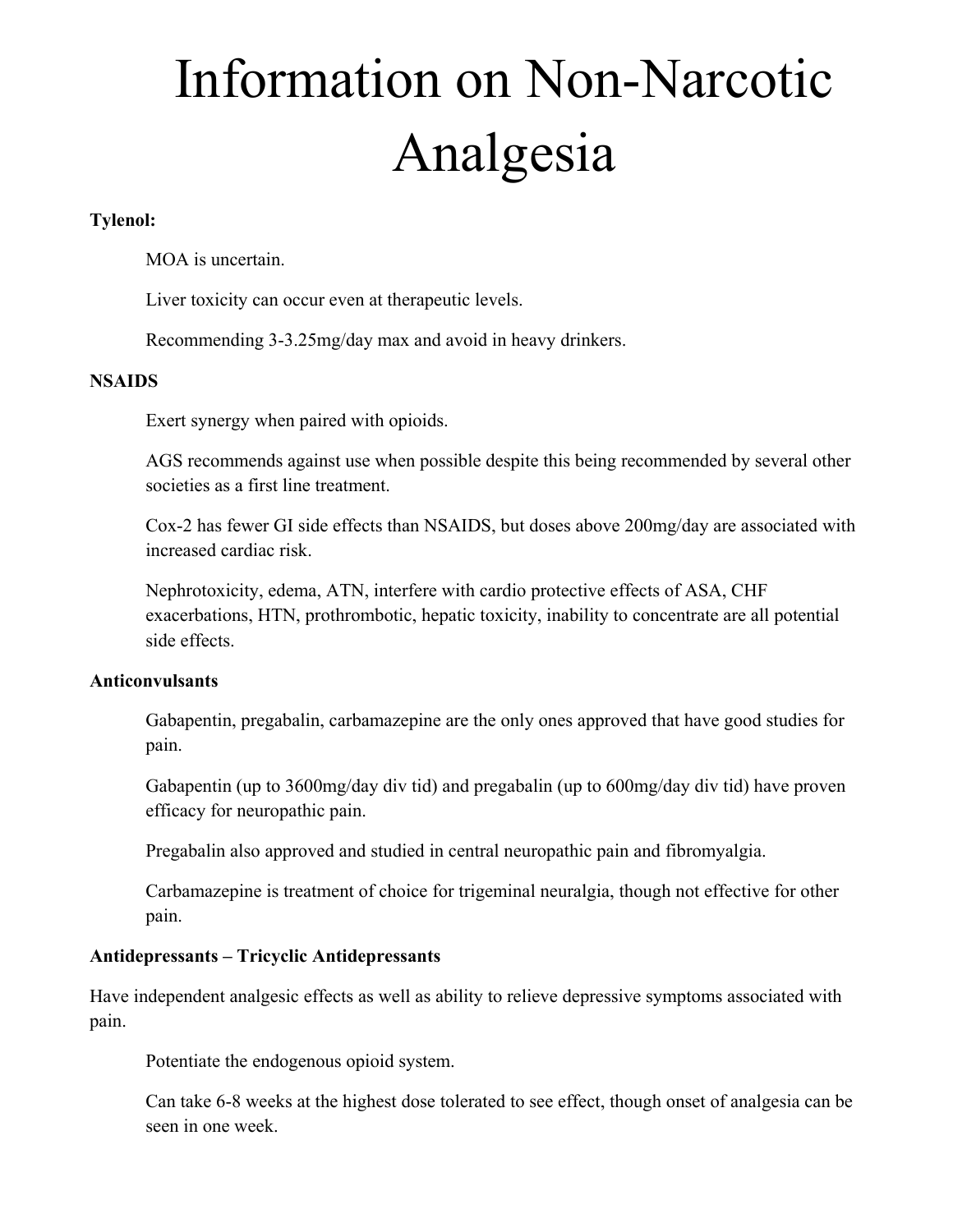Amitryptyline has most anticholinergic effect and desipramine has the least. Nortriptyline is also low.

Sleep induction occurs 1-3 hours after ingestion.

If patient gets a "hangover", take earlier in the evening.

Educate on anticholinergic side effects.

Relatively contraindicated in patients with severe cardiac disease – particularly conduction issues – obtain a pre-treatment EKG.

Desipramine and nortriptyline can be used safely in older patients, but starting dose should be reduced by ½.

#### **Antidepressants SSRI/SNRI**

Duloxetine and venlafaxine have been studied in peripheral neuropathy and milnacipran has been studied in fibromyalgia.

Venlafaxine is for peripheral neuropathy.

Duloxetine is for peripheral neuropathy, fibromyalgia, chronic low back pain, and OA – up to a 30% reduction in pain.

SSRIS only pain relief studies may be related to helping with the depression associated with pain.

#### **Topicals**

Lidocaine – topical patch shows efficacy and tolerability in patients with post-herpetic pain and allodynia.

Capsaicin – 0.025 and 0.075 percent cream. Used in post-herpetic neuralgia, HIV, neuropathy, and diabetic neuropathy. Must be applied 3-4 times a day for 6-8 weeks for optimal pain relief. Also comes as a patch, but must be applied under clinical supervision.

NSAIDS – weak studies for anything but acute pain.

Botox used in severe post-herpetic neuralgia.

#### **Benzodiazepines/Cannabis**

Use of benzodiazepines was associated with greater pain severity, prescription of higher doses of opioids, substance use, and greater mental health comorbidities.

Several cannabis trials had positive results for chronic pain, but the long-term effects are not known and it is not currently legal in this state.

#### **Non-pharmacologic therapies**

Behavioral medicine – CBT, biofeedback, relaxation, psychotherapy